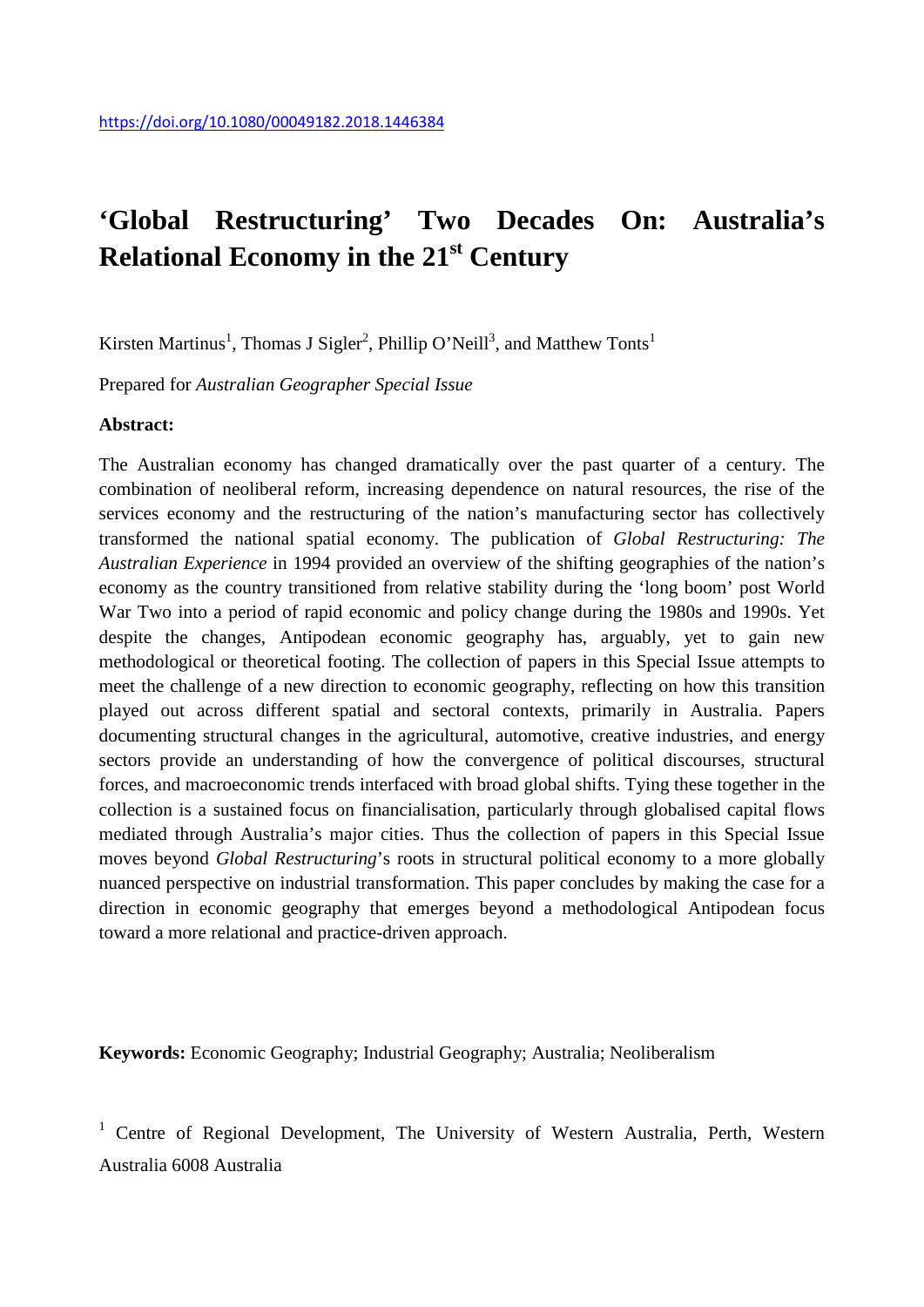<sup>2</sup> School of Earth and Environmental Sciences, The University of Queensland, Brisbane, Queensland 4072 Australia

<sup>3</sup> School of Social Sciences and Psychology, Western Sydney University, Penrith, New South Wales 2751, Australia

### **Introduction**

In 1994, *Global Restructuring: The Australian Experience* was published. Ostensibly a textbook for students of economic geography, Fagan and Webber's book quickly became established as a 'go to' reference for those interested in understanding the complex transition the Australian economy was experiencing at that time. Moreover, the book situated this transition firmly within a spatial context, noting the uneven nature of development and the intersection of political, economic and social processes operating at multiple spatial scales. The book's context was the economic and policy turmoil of the 1980s and 1990s, and it drew attention to the implications of rising international competition, the impact of deindustrialisation, the rise of the services economy, and the nation's ongoing dependence on natural resources. All of this, of course, was set against a background of pervasive neoliberal economic reform that responded to and, at the same time, contributed to the restructuring of Australia's space economy. Critically, the book noted that Australia's experience of restructuring was different to that occurring in other 'core' industrial countries. Fagan and Webber argued that Australia represented a peculiar 'semiperipheral paradox' that while being an 'outpost' of the core economies with similar rapid urbanisation and industry growth, it had a 'trade profile, technological dependence, and high level of foreign control common to the world's peripheral economies' (p.4). To document Australia's experiences as well as its shifting position within the global economy, Fagan and Weber drew on numerous industry case studies to highlight changes in the Australian space economy with implications for policy measures arising from global integration such as through free trade.

This Special Issue provides an opportunity to revisit some of the central themes of *Global Restructuring* 25 years on from its original publication. Since 1994, the opening of Australia's economy through tariff reductions is nearly complete, bilateral free trade agreements have proliferated, the privatisation of government enterprises has proceeded at a rapid pace, the country has experienced the largest resources boom in its history, the services economy has continued inexorable expansion, and Australia's last car manufacturing plants have closed at the very time this editorial is being written. The economy has also seen a shift from industries that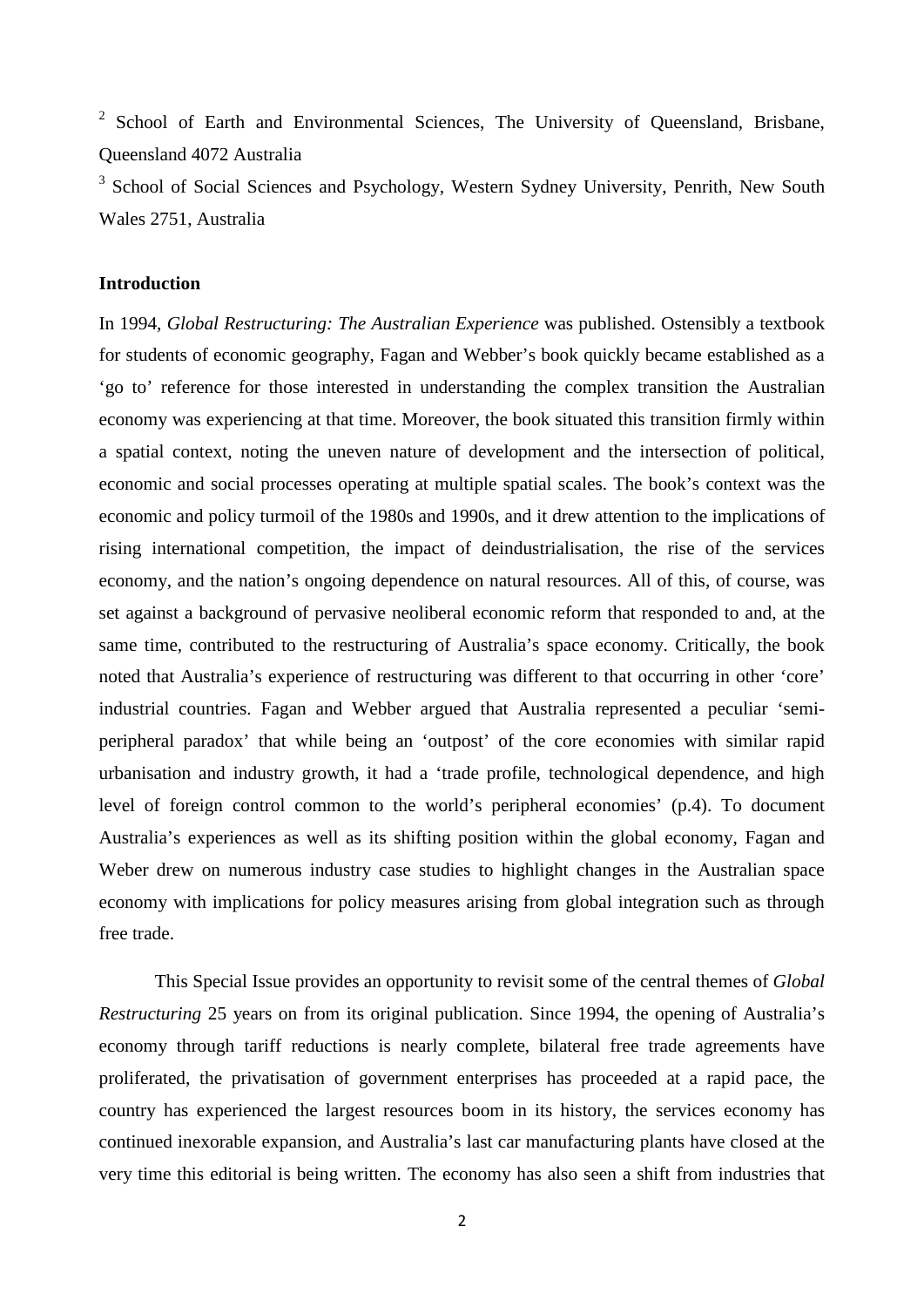Fagan and Webber noted represent 'Fordist' models of economic development (i.e., mass production/consumption) to those describable as flexible specialisation. Across Australia, innovative, niche economies have emerged in digital technologies, advanced and craft manufacturing, food processing, services and agriculture. A central thesis of *Global Restructuring* is that these economic, policy and social transitions do not occur in a spatial vacuum, but are embedded within geographical contexts. As the papers in this Special Issue highlight, cities and regions across Australia have been deeply affected by the on-going restructuring of Australia's economy. Indeed, questions of uneven development, economic opportunity, employment and well-being have remained at the forefront of both scholarly research and policy debate over the past two decades.

The ways in which local and regional economies engage with the global economy are more complex and fluid than ever before. Under a neoliberal model of national/global governance, no longer does the nation state offer the protective mantle that was the case for much of the post World War Two period. Firms, and the regions in which they are embedded, are now more directly exposed to the global economy. Indeed, recent research on global production networks has drawn attention to the diversity of actors now shaping development across multiple geographical scales. For the Australian economy, the ways in which localities are linked into globalised networks is rapidly changing. The change in national trade relationships since *Global Restructuring* was published are insightful. In 1994, Australia's key Asian trading partners were Japan, Korea and the emerging South East Asian 'tiger economies'. By 2017, China became the dominant trading partner, with many a trade diplomat looking towards India as a part of Australia's economic future. Yet, these simple geographical descriptions do not tell the full picture. Different localities are tied to different places in terms of trade, labour mobilities, flows of capital, and power relations, with—as we contend in this editorial—a relational approach offering the most promising way forward for Antipodean economic geography.

#### **Global Shifts and Sectoral Changes**

This collection of papers seeks to outline the important changes that have occurred in the global economy since the 1990s drawing from a broader project within Antipodean geography aimed at better understandings of actually existing economic geography practice amidst global industrial shifts and financial circuits. While Fagan and Weber acknowledged the significance of the global geographies in the economic restructuring process, there is little detail of the looming structural changes affecting this, or of neoliberalism as a political and ideological driver (Lewis, this issue). This Special Issue seeks to address these complexities by adopting a largely relational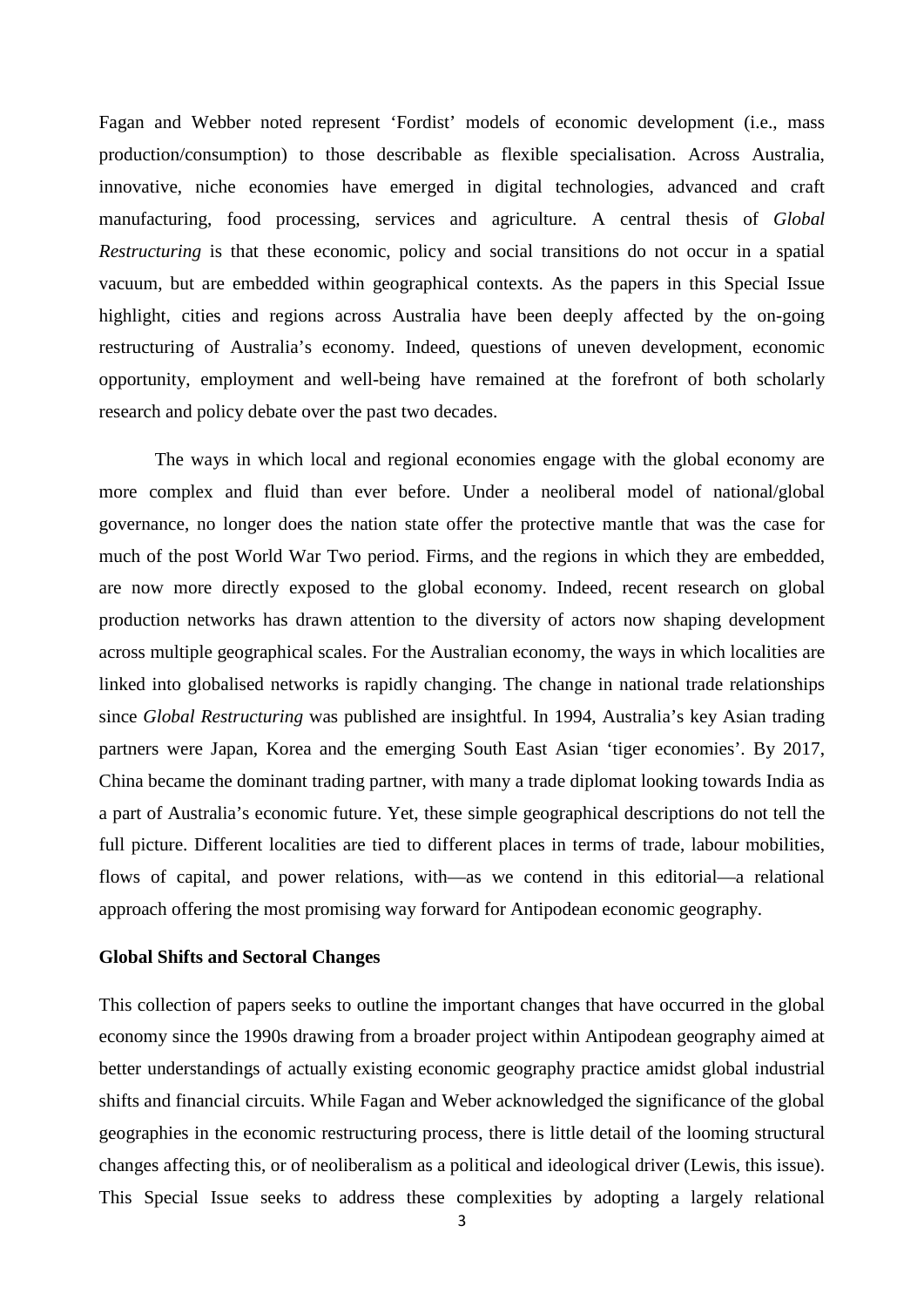perspective, interested in understanding Australia's uneven development as it unfolds within globally-, nationally- and regionally-framed parameters. Central to this approach is an understanding that spatial relations are primary variables in the determination of economic processes and outcomes, a perspective that is absent from mainstream economics. In Harvey's terms (1985), the spatial and spatio-temporal fixes that underpin the life cycles of capital investment and the processes of production, distribution and consumption are central to the evolving state of the economy, with enormous variation in capitalism's spatial fixes from place to place and dramatic differences in labour markets, firms and institutional and regulatory arrangements. We are interested in exploring these fixes.

#### *Global Shifts*

The 'long boom' of the post-war period lasted for approximately 30 years from the late 1940s to the mid-1970s. This was a period of industrial expansion, supported strongly by the state. Some of the economic pathways proved uncompetitive, though they expanded national industrial capacity through spillovers. As import-substitution policies yielded to neoliberalist export-led models, overseas imports in many cases supplanted domestic production, notably in machinery and consumer non-durables, such as automobiles (Beer, this issue) and textiles, clothing and footwear (Buxey, 2005). By the same token, other industries found new markets, primarily in Asia, such as Australian wine (Anderson, 2003) and New Zealand dairy products (Stringer et al., 2008).

At the same time, a major dimension of the restructuring was a crude substitution of capital for labour across many sectors which did not take into account the complexities of manufacturing value chains (Weller, 2014). In an Antipodean context, this capital/labour substitution had different implications than elsewhere as regional development is articulated differently than many of the northern analogues (e.g., Europe and North America) that inform the literature (Beer et al., 2005; Maude, 2004). Perhaps more importantly, Australia is far more reliant on primary industries than many other OECD economies, with iron ore and coal as its two leading exports. While the decline of manufacturing experienced in Australia was similar to that experienced elsewhere in the OECD (O'Neill et al, this issue), advancements in mining tied to new labour practices (e.g., fly-in/fly-out labour), reliance on global demand (spikes in the prices of iron ore, oil and gas) for the country's vast mineral reserves led to speculation of potential 'Dutch Disease' crowding out other productive sectors (Corden, 2012) and a 'cancer of the bush' across non-metropolitan Australia (Storey, 2010). This has been tied to the opening of particular resource 'sinks' (Tonts et al., 2013), as well as policy where the export sector has widened and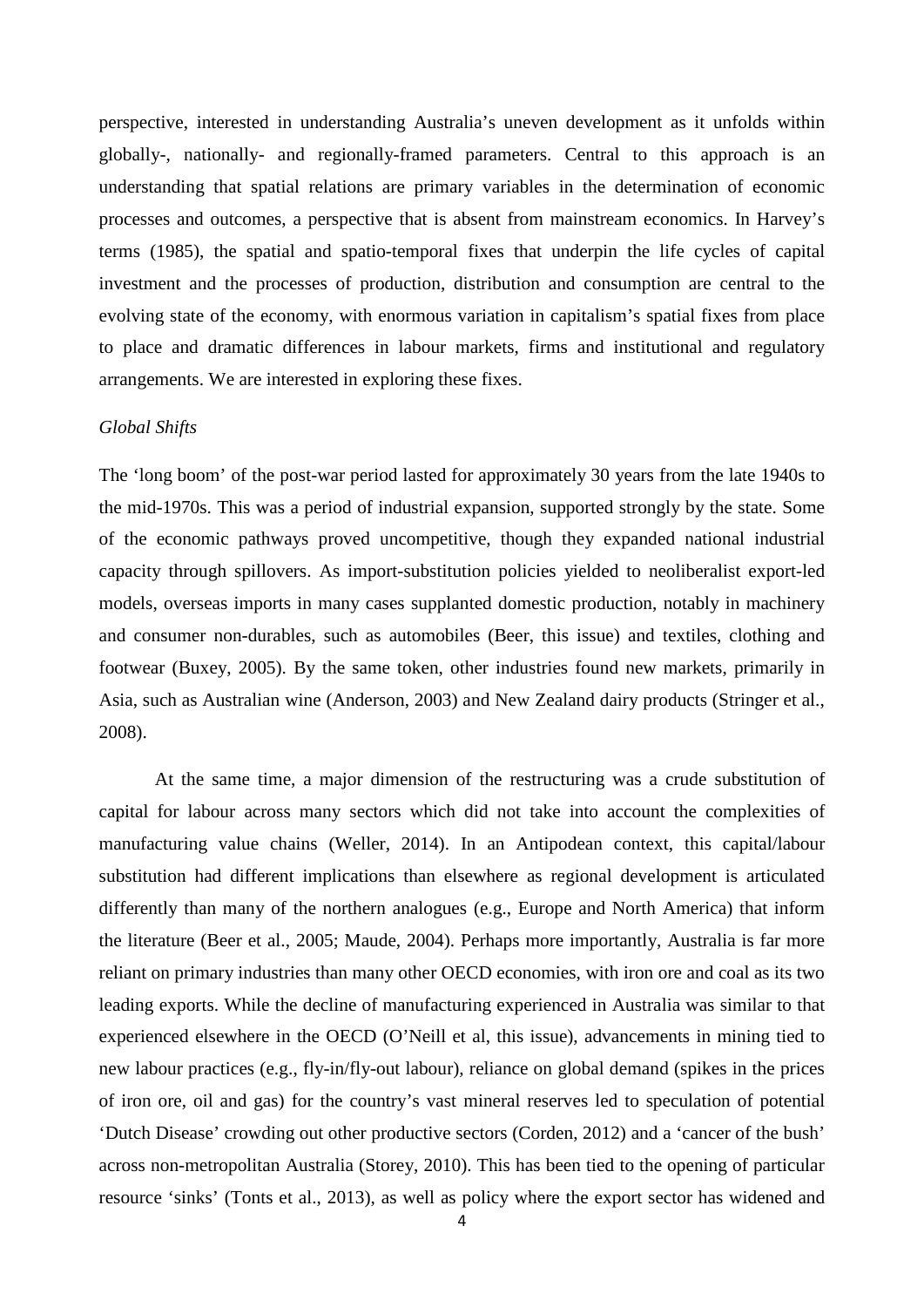intensified. Demand from East Asia has been the primary catalyst for the surge in the tradeable economy of Australia's largest commodity and service exports. This has been a mixed blessing for Australia's regions, as Ellem and Tonts (this issue) explain. Cities, in contrast, have fared differently, playing a more significant role over the past two decades than in those leading up to *Global Restructuring*. As Sigler et al. (this issue) demonstrate, while there has been relative uniformity in the distribution of lower-order economic activities between major cities, emerging industries like information technology and finance are increasingly salient in CBDs and adjacent precints, particularly in Sydney and Melbourne. O'Neill et al. (this issue) confirm this focus in the case of these cities' emergence as 'global' financial centres paralleling Asian counterparts especially Hong Kong, Seoul, and Singapore.

#### **Sectoral Changes**

Although resource extraction has been a major factor in structural change, the papers in this Special Issue span a range of other important sectors. The poster-child of the story of Australia's restructuring is the car manufacturing industry, Beer (this issue) reviews the processes and consequences associated with the trajectory of motor vehicle manufacturing in Australia. He notes that 'at the time *Global Restructuring…* was written the Australian car industry was seen to be exempt from the winds of change affecting other parts of manufacturing' (page number, this issue). The subsequent decline of car manufacturing in Australia exemplifies the productivity and policy challenges faced by a small-scale manufacturing nation on the periphery of the global economy. The losses experienced in car manufacturing were felt across most industry sectors with the survival of large and small firms along the value chain predicated on economic efficiency and global competitiveness. In a parallel demonstration of the cross-sectoral nature of economic change, Argent (this issue) evidences the growing role of finance in agriculture, mirroring a focus on financialisation across economic geography (Bassens et al., 2010; Coe et al., 2014; Engelen and Faulconbridge, 2009). As he argues:

the retreat by the state, rising debt levels and tightened lending criteria for farmers are resulting in a financialisation of farm households on three levels: farmers have become enmeshed with global financial circuits via increasing amounts of debt from private lenders; new farmer-investor relations are emerging that are being promoted as alternative ways to access equity capital; and new farmer subjectivities are being constructed where farmers not only need financial literary to run their business but are required to conceive of themselves as investors in relation to their farm (page number, this issue).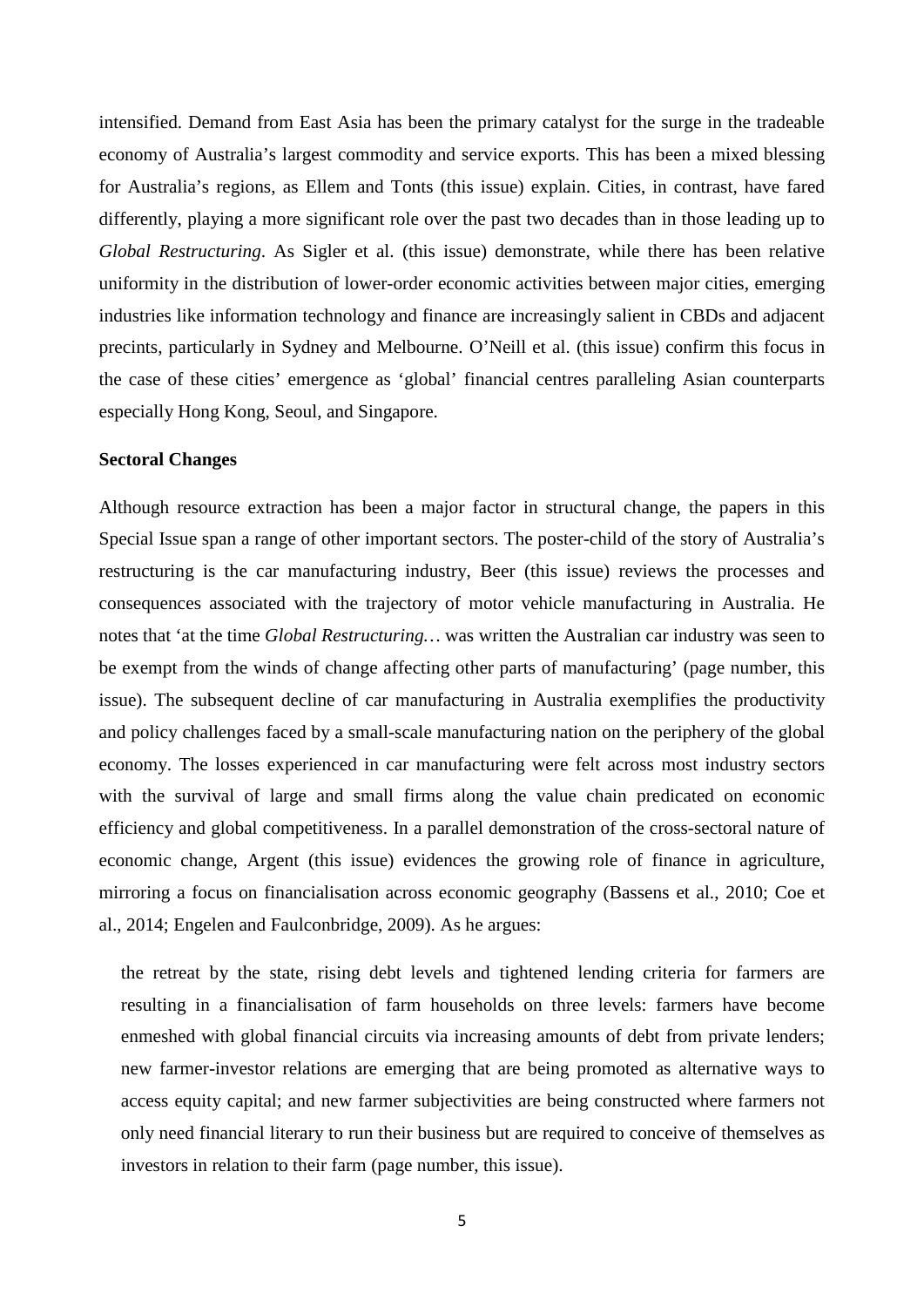Thus, new relational geographies emerge, connecting physical space in intensely-scaled relationships with both national and global circuits of financial capital. This connectedness is true across industries. Extending beyond a focus on commodities, Gibson and Warren (this issue) document the evisceration of iconic Australian surf brands as globalised and financialised production networks encroach on 'local' creative industries. As the authors argue, although production had long been offshored to non-OECD producers, the extension of new capital logics to the creative production process is the final stage in a multi-decadal process.

However, despite an obvious presence in Australia of the underlying narratives of deregulation and marketisation vis-à-vis neoliberalisation, we also argue that the story of industrial change has not unfolded as neatly as these narratives might suggest. As Weller (this issue) explains with regard to energy, the incentives driving industry are quite complex and tied to policy as much as global commodity markets. As she argues, deregulation has not been an intrinsic feature of neoliberalising policy in Australia, and as research on the Australian energy market reveals, the market-policy interface is muddled with politics. Again we can observe a relational approach that situates market logics alongside an intrinsic methodological nationalism, at least on a political level.

#### **The next 20 years?**

If the  $20<sup>th</sup>$  century economic geography was framed by industrialisation (including modernisation and de-industrialisation), perhaps research in the first two decades of the  $21<sup>st</sup>$  century has a focus on financialisation. The Global Financial Crisis (GFC) that exploded in 2008 exposed the complex interrelationships that underpinned (and undermined) global capitalism by the first decade of the new millenium. The world's economies became vulnerable not so much to the restructuring decisions of large multinational production houses eager to maximise rates of exploitation through intricate divisions of labour but to extraordinary linkages in the flows of finance between borrowers and lenders across the globe. In play were racialised mortgage lending practices in particular US cities, Wall Street wizardry in the assembly of investible sets of credit contracts, Iceland and parts of the UK, and new ways for household and business credit to be financed from diverse savings pools in distant shores including from pension schemes, sovereign wealth funds and east Asian trade surpluses. A new geography of finance had arisen, been found wanting in so many ways, and then a new world of economic relations forged in its place.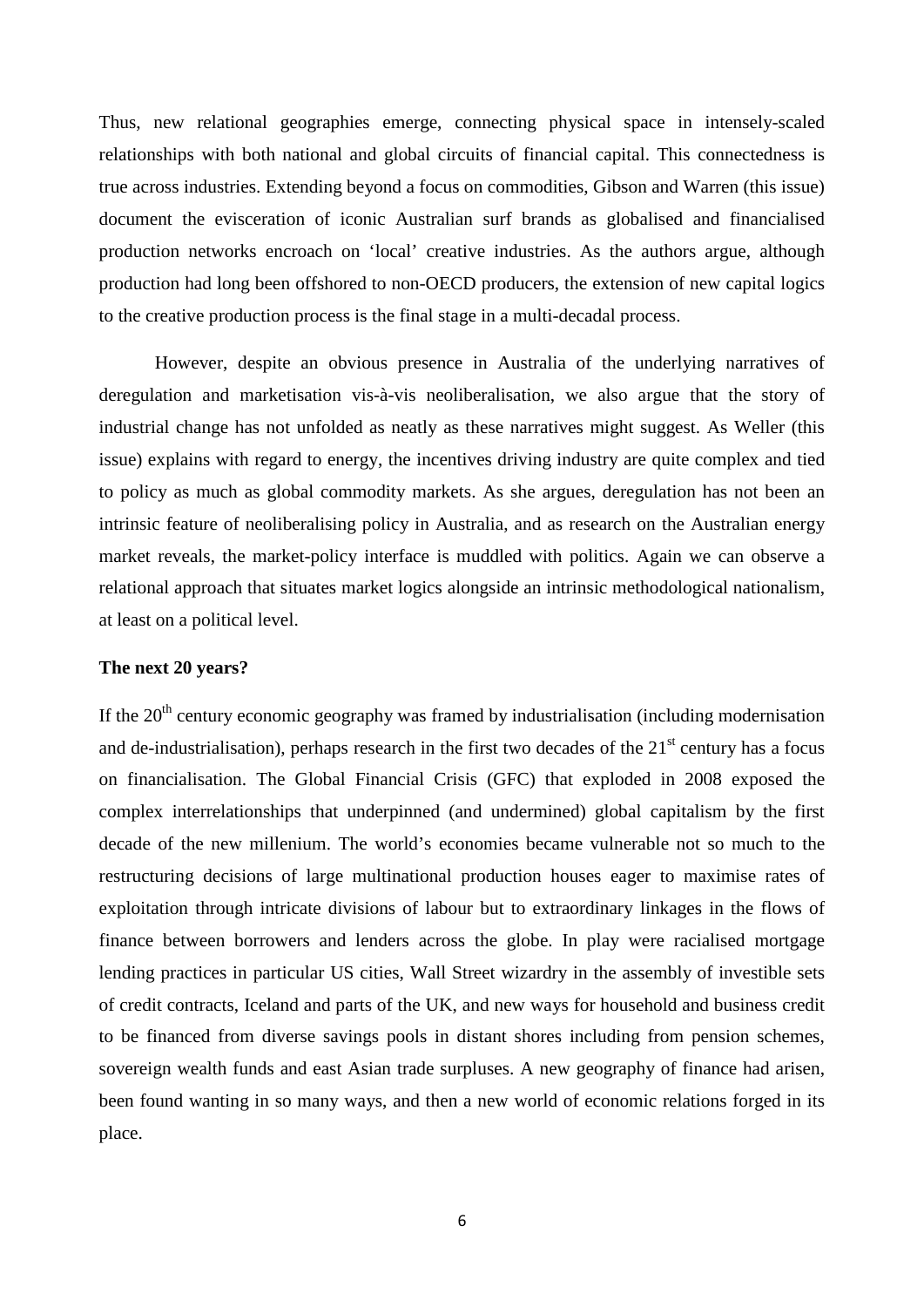Given the networked nature of questions relating to financialisation, we stress the importance of understanding relationality across spatial economies. Differently composed transactional economies now displace the anticipated hierarchical structures ruled by oligopolistic TNCs, as anticipated by Fagan and Webber, consistent with the networked approach of numerous Global Production Networks (GPN) scholars (Coe et al., 2004). A relational, networked approach also allows for the incorporation of more diverse actors into economic geographies (Gibson and Warren, 2016).

# **A shifting spatial economy of the 21st Century**

We conclude this editorial with a discussion on how the Australian economy will unfold over the next twenty years while continuing its adaption to global changes in the face of new-old paradigms including where nations reject globalisation and embrace nationalism – as signalled by Brexit and Trumponomics. How will moves by Australia's most significant trading partners impact the Antipodean economy and in turn global integration policies and globalisation itself? And, as discussed at length by Lewis (this issue), how should economic geography respond as an analytical and policy making project?

On 15th December 2015, Prime Minister Turnbull announced moves to shift policy focus from resource extraction to innovation and ideas, particularly in industry sectors linked to emerging technologies and servicing traditional areas of competency such as agriculture and mining. His claim that Australia had entered the 'Century of Ideas' marks a turning point in the 50 years of processes restructuring the Australian economy. The Federal Government Innovation Statement coupled with COAG (Council of Australian Governments) strives to raise productivity forcing national and state conversations to coalesce around the national innovation system and related industry policy mechanisms. This policy is a milestone in Australia's shift away from being primarily a resource trading economy, placing higher value on national entrepreneurship, innovation, creativity and capacity building in areas such as resource engineering, exploration technologies, logistics, software development, and advanced processing. The move acknowledges that Australia's continued global competitive advantage is integrally linked to an urban socio-economic operational environment different from the linear hierarchical structures of the post-Fordist Industrial era. That is, competitive advantage is seen to be increasingly attached to innovation, quality, time-to-market, niche markets and access to services rather than just the lowering of economic costs through economies of scale and scope within the firm.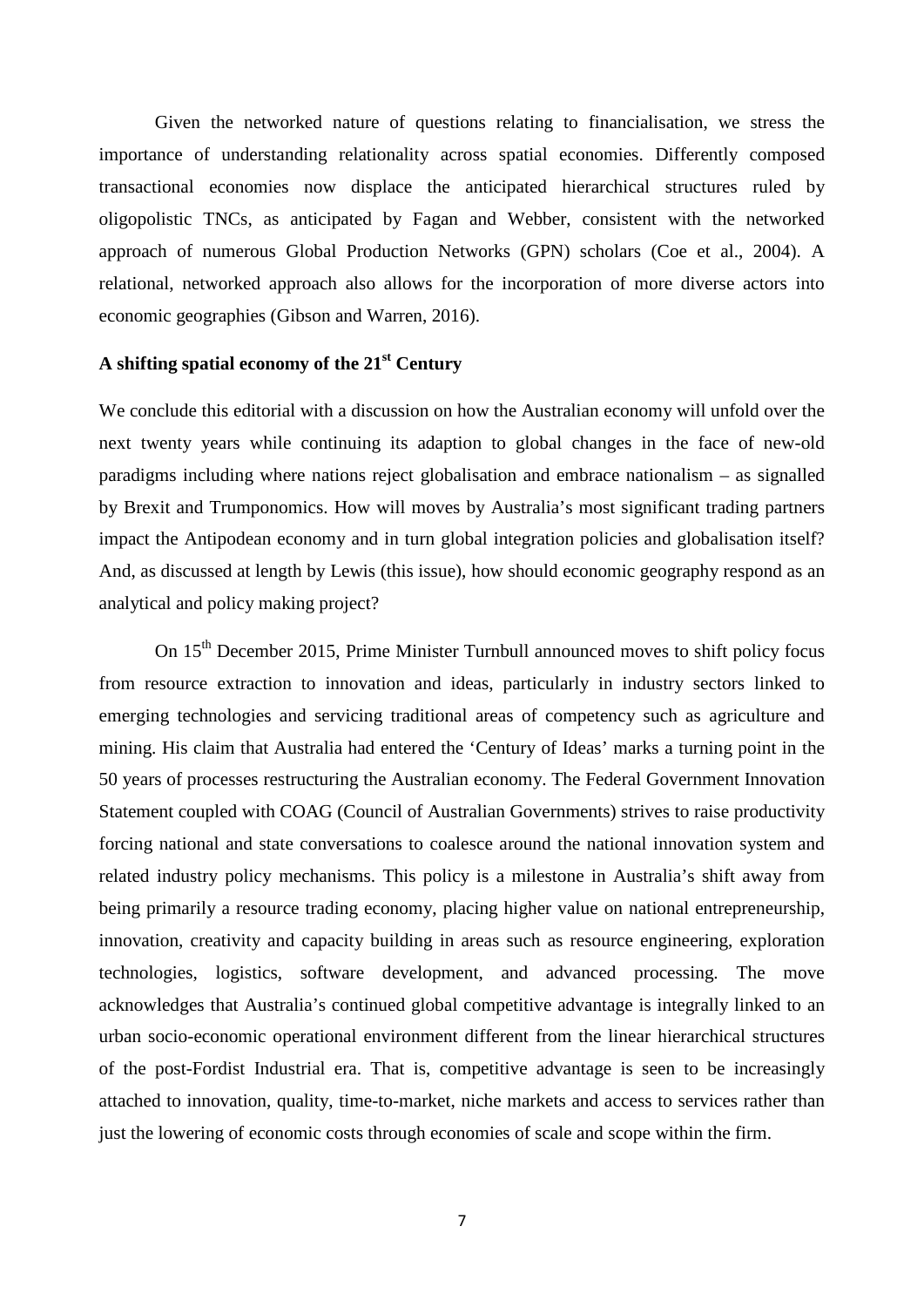As a turning point, then, it signals that economic restructuring for global competitiveness is no longer only about adjustments in trade agreements and industry practices. Instead, it concerns the actual organisation of Australia's spatial economy with attention to the competitive advantages of dynamic and adaptive relational social and economic global networks. Yet, notably absent from the document – and Australia's current policy discourse more generally – is consideration of how firms and labour are spatially organised and embedded within the urban milieu given Australia's large fly-in/fly-out workforce has uncoupled work and living locations.

As a discipline, the diverse theoretical perspectives of economic geography provide a rich framework for unpacking the spatial patterns associated with corporate activity, government policy and labour movement, and in turn insight into how policy might understand and address these changes. It is therefore the objective of this set of papers in this Australian Geographer Special Issue collection to encourage the conversation within economic geography that is relational, looks beyond the firm and the state methologically, and is prepared to grapple with complexity of the post-Fordist, post-neoliberal Antipodean landscape in a global context.

#### **References**

## **Note to Editor: Add the articles from this Special Issue that we reference throughout. These are indicated with 'this issue' replacing the date in each citation.**

Anderson, K. (2003). Wine's New World. *Foreign Policy*, *136* (May/June), 46-54.

- Bassens, D., Derudder, B., & Witlox, F. (2010) Searching for the Mecca of finance: Islamic financial services and the world city network. *Area*, *42*(1), 35-46.
- Beer, A., Clower, T., Haughtow, G., & Maude, A. (2005). Neoliberalism and the institutions for regional development in Australia. *Geographical Research*, *43*(1), 49-58.
- Buxey, G. (2005) Globalisation and manufacturing strategy in the TCF industry. *International Journal of Operations and Production Management*, *25*(2), 100-113.
- Coe, N., Hess, M., Yeung, H.W., Dicken, P., & Henderson, J. (2004). 'Globalizing' regional development: a global production networks perspective. *Transactions of the Institute of British Geographers*, *29*(4), 468-484.
- Coe, N., Lai, K., & Wójcik, D. (2014). Integrating finance into global production networks. *Regional Studies*, *48*(5), 761-777.
- Corden, W.M. (2012). Dutch disease in Australia: policy options for a three-speed economy. *Australian Economic Review*, *45*(3), 290-304.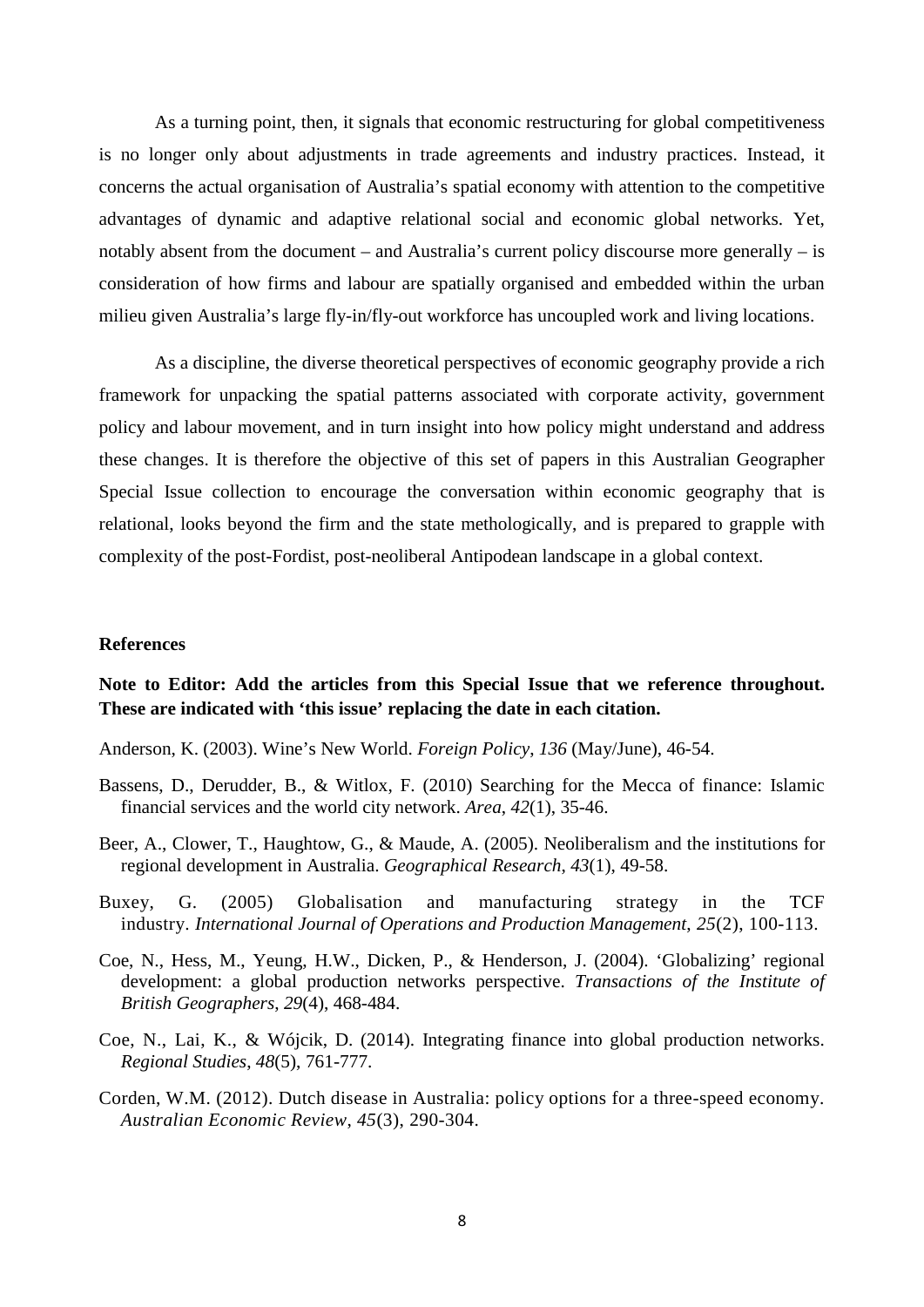- Engelen E., & Faulconbridge, J. (2009). Introduction: financial geographies the credit crisis as an opportunity to catch economic geography's next boat? *Journal of Economic Geography*, *9*(5), 587-595.
- Gibson, C., & Warrren, A. (2016). Resource-sensitive global production networks: reconfigured geographies of timber and acoustic guitar manufacturing. *Economic Geography*, *92*(4),430- 454.
- Harvey, D. (1985). The Geopolitics of Capitalism. In: D. Gregory and J. Urry (eds) *Social Relations and Spatial Structures*, p.128–163. Macmillan, London.
- Martinus, K., & Tonts, M. (2015). Powering the world city system: energy industry networks and interurban connectivity. *Environment and Planning A*, *47*(7), 1502-1520.
- Maude, A. (2004). Regional development processes and policies in Australia: a review of research 1990-2002. *European Planning Studies*, *12*(1), 3-26.
- O'Neill, P., & Fagan, B. (2006). Geographical takes on three decades of economic reform in Australia. *Geographical Research*, *44*(2), 204-219.
- O'Neill, P., & McGuirk, P. (2005). Reterritorialisation of economies and institutions: the rise of the Sydney basin economy. *Space and Polity*, *9*(3), 283-305.
- O'Neill, P., & Moore, N. (2005). Real institutional responses to neoliberalism in Australia. *Geographical Research*, *43*(1), 19-28.
- Plummer, P., & Tonts, M. (2013). Income Growth and Employment in the Pilbara: an evolutionary analysis, 1980–2010. *Australian Geographer*, *44*(3), 227-241.
- Sigler, T., Searle, G., Martinus, K., & Tonts, M. (2016). Metropolitan land-use patterns by economic function: a spatial analysis of firm headquarters and branch office locations in Australian cities. *Urban Geography*, *37*(3), 416-435.
- Stringer, C., Tamasy, C., Le Heron, R., & Gray, S. (2008) Growing a global resource-based company from New Zealand: the case of dairy giant Fonterra. In: C. Stringer and R. Le Heron (eds) *Agri-Food Commodity Chains and Globalising Networks*, pp.189-199. Ashgate: Aldershot.
- Storey, K. (2010). Fly-in/fly-out: implications for community sustainability. *Sustainability*, *2*(5), 1161-1181.
- Tang, A. Z. R., Rowe, F., Corcoran, J., & Sigler, T. (2014). Where are the overseas graduates staying on? Overseas graduate migration and rural attachment in Australia. *Applied Geography*, *53*, 66-76.
- Tonts, M., Martinus, K., & Plummer, P. (2013). Regional development, redistribution and the extraction of mineral resources: the Western Australian Goldfields as a resource bank. *Applied Geography*, *45*, 365-374.
- Weller, S. (2008). Are labour markets necessarily'local'? Spatiality, segmentation and scale. *Urban Studies*, *45*(11), 2203-2223.